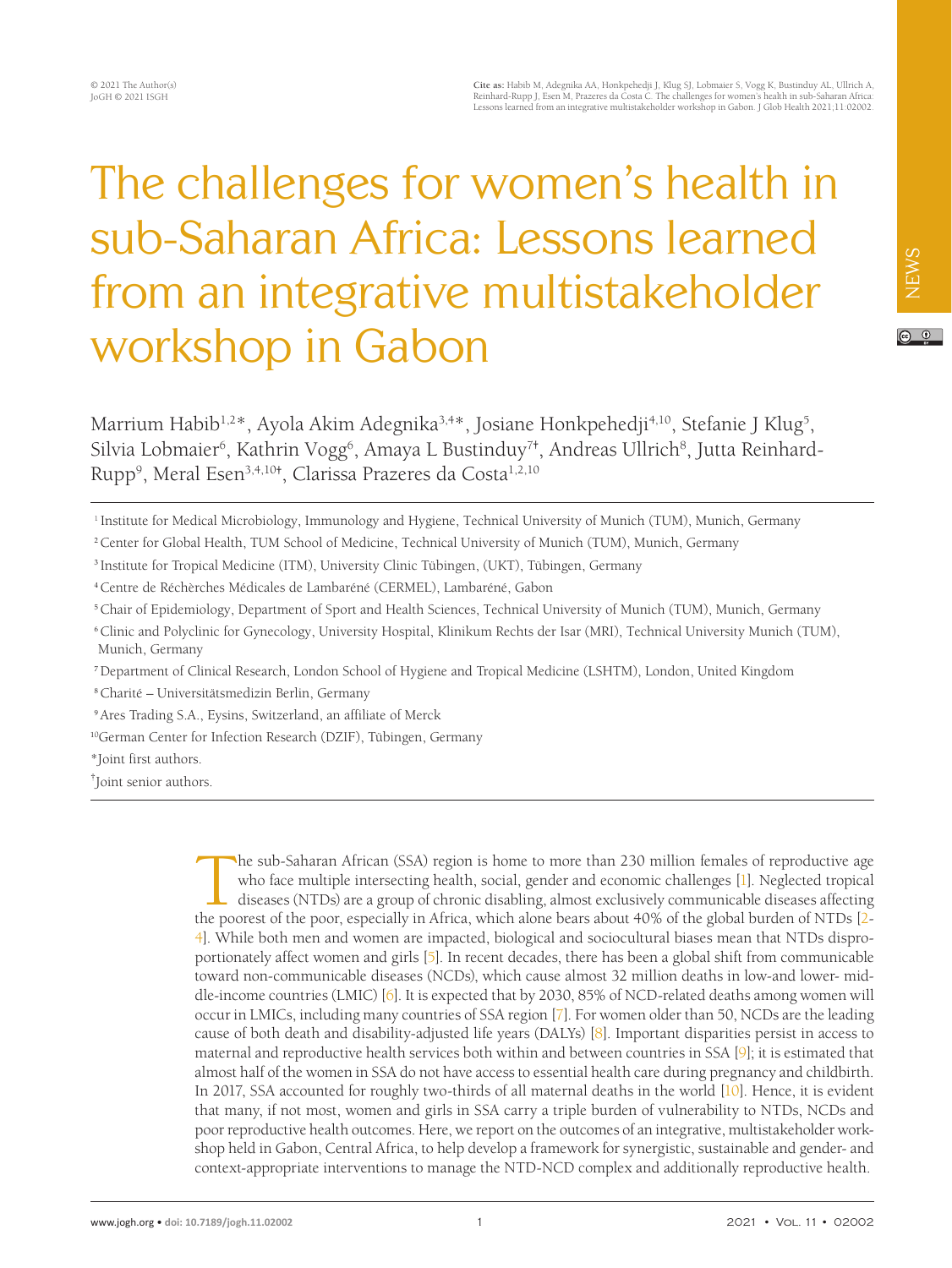## Rationale for tracer conditions

This workshop identified female genital schistosomiasis (FGS), cesarean section (CS) and cervical cancer (CC) as tracer clinical conditions for the key themes of NTDs, NCDs and reproductive health respectively because they constitute major women's health challenges in the SSA that demand collaborative solutions. Here we would like to highlight that while integrative solutions for the NTD-NCD complex have been attempted, we go one-step further to integrate reproductive health into our framework. The underlying reasoning was based on epidemiological data and gaps in knowledge outlined in brief as follows:

#### *Female genital schistosomiasis (FGS)*

Human schistosomiasis (bilharzia) is a parasitic disease prevalent in tropical areas with well-known clinical urinary an gastrointestinal tract manifestations. Female genital schistosomiasis (FGS) is a neglected and disabling disease that results when eggs from the waterborne parasite *Schistosoma haematobium* are trapped in the human reproductive tract. Clinical manifestations include hypertrophic and ulcerative lesions of the vulva, vagina, and cervix, as well as grainy sandy patches, abnormal blood vessels, and rubbery papules on the cervix or vaginal wall. Infected females may suffer from symptoms mimicking sexually transmitted infections (STIs). Fresh water contact has been identified as an especial risk factor, hence, rural communities that rely on agriculture and fishing are especially at risk [\[11](#page-6-8)] Socio cultural factors in SSA increase the risk for developing urogenital schistosomiasis and thus FGS in women and girls eg, they are 2/3rds more likely than men to carry out water-based domestic and/or recreational activities [\[12](#page-6-9)]. The anti-helminthic drug Praziquantel (PZQ), is cheap, easily available, and effective in treating early infections [\[13\]](#page-6-10). The WHO recommends annual treatment with PZQ as a relatively affordable intervention, in highly endemic areas to treat schistosomiasis. Persistence of human papilloma virus (HPV), the causative agent for CC, has also been associated with FGS [\[14](#page-6-11)]. FGS has also been associated with horizontal transmission of HIV, rendering it a major cofactor in the AIDS epidemic [\[15](#page-6-12)]. FGS does not find a mention in most medical textbooks, or even in the lay media compounding low awareness and poor diagnosis of the condition, among health workers [\[16\]](#page-6-13). Diagnosis usually requires facilities for colposcopy and histopathology, which are not widely available in endemic areas. In specialized gynecological or obstetric clinics, characteristic FGS lesions may not be attended to because of the lack of knowledge about the disease manifestations. In fact, health care providers have been reported to confuse the symptoms of FGS with those of STI or CC [\[17](#page-6-14)]. Out-of-pocket (OOP) cost for obtaining PZQ outside of school-based deworming and mass drug administration (MDA) programs is often prohibitive and results in low uptake by women [\[18\]](#page-6-15). Thus, obtaining accurate disease burden information, especially community-level burden assessment, is daunting, given that the clinical awareness is low, and diagnosis is complex and cumbersome. Moreover, treatment is often inaccessible. Incorrect diagnosis and management can have profound psychosocial implications for sexually active girls. The effect of the disease on fertility and pregnancy have been reported to cause marginalization, stigma, isolation and the threat of gender-based violence (GBV) for women [\[19\]](#page-6-16).

### *Cervical cancer (CC)*

Research conducted over the past 30 years has established that HPV is the primary cause of cervical cancer. The majority of women become infected within a few years after becoming sexually active with HPV types 16 and 18 causing about 70% of cases worldwide [[20](#page-6-17),[21](#page-6-18)]. Infection rates for women tend to be high during their teens and 20s and about 10% of infected women develop precancerous lesions. If not detected through screening programs (and then treated), precancer develops into invasive cancer [[22](#page-6-19)]. The lack of effective screening and treatment programs make CC a tracer disease of inequity and the inability to access adequate health care; about 90% of CC-related deaths occurring among women in LMICs and most in SSA [\[22\]](#page-6-19). The inequitable proportion of this health burden is expected to worsen, as global mortality rates in low-income countries will be nearly 27%, compared with only 1% in high-income countries [\[23\]](#page-6-20). HPV infection could effectively be prevented by vaccination. However, infrastructural weaknesses of the health systems in SSA prevent many girls and women from receiving the vaccine [\[24\]](#page-6-21). In fact, only six (Botswana, Lesotho, Rwanda, Senegal, South Africa and Uganda) out of 46 SSA countries have introduced national HPV immunization programs in any form [\[25](#page-7-0)[,26\]](#page-7-1). A study of four West African countries showed that less than 1% of women have ever been screened [\[27\]](#page-7-2). In Gabon, CC ranks first in mortality for cancer in women and accounted for 18% of all new cancers diagnosed in Gabonese women in 2018 [\[28\]](#page-7-3). Additionally, evidence suggests that HIV-HPV coinfection might lead to a more rapid transition from intra-epithelial lesions of the cervix to invasive cancer [\[29](#page-7-4)[-31\]](#page-7-5). The WHO's Global Strategy to Accelerate the Elimination of Cervical Cancer, launched in November 2020, outlines three key steps: vaccination, screening and treatment. Successful implementation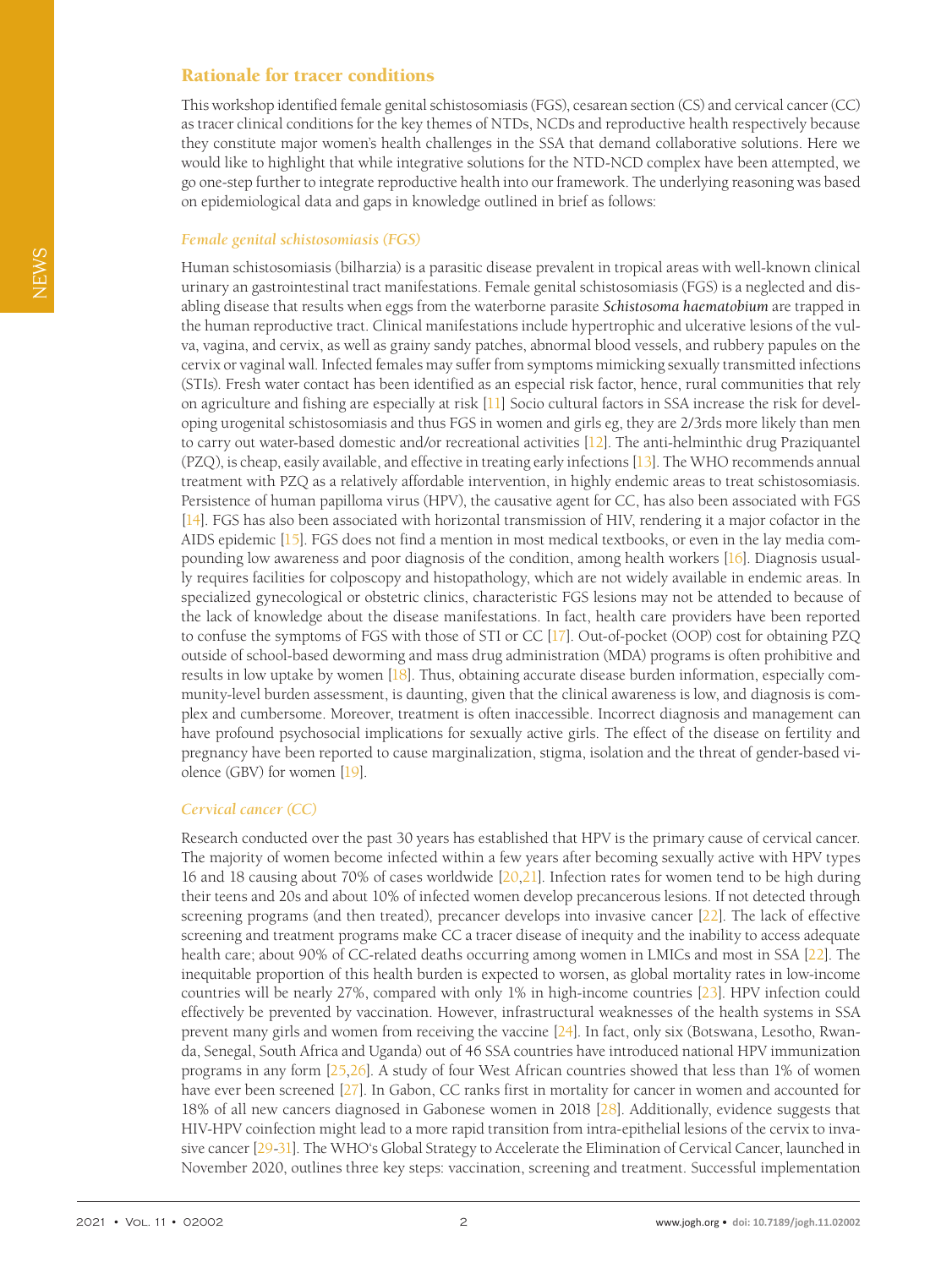of all three could reduce more than 40% of new cases of the disease and 5 million related deaths by 2050. While officially an NCD, the global outlook on CC is similar to that on NTDs: it is a disease of poverty and neglect, affecting poorer populations; has a disproportionately negative impact on female morbidity with enhanced stigma and discrimination; and can be managed and possibly eliminated through effective, feasible low-cost solutions [[32](#page-7-6)].

#### *Cesarean section (CS)*

In 2017, SSA accounted for approximately 66% of the estimated global maternal deaths [\[33](#page-7-7)]. One evidence-based intervention for reducing maternal morbidity and mortality is promoting institutional deliveries, attended by a skilled birth attendant (SBA) and access to CS [\[34](#page-7-8)]. CS is a surgical procedure widely performed to save maternal and fetal lives, preventing complications during labour and an important indicator of accessibility to emergency obstetric care  $[34]$ . The WHO considers CS rates of 10-15% to be the optimal range for this life saving interventions for mother and child [\[35\]](#page-7-9); in countries where at least 10% of women have CS, the number of preventable maternal and newborn deaths show a significant decrease [\[36](#page-7-10)]. The African region has the lowest CS rate in the world and access to safe CS is estimated at only 1–2% in SSA [\[37](#page-7-11),[38\]](#page-7-12). Various studies from LMICs have identified a range of factors that contribute to sites where skilled care is available; women's lower social status, education levels, lack of autonomy in decision-making and cultural norms that discourage the use of facility-based care [\[39](#page-7-13)-[43,](#page-7-14) [44](#page-7-15)]. A poor formal referral system for identifying high-risk pregnancies has been recognized and established a need to target women earlier for professional intrapartum care [\[43,](#page-7-14)[44\]](#page-7-15). A Medicins sans Frontiers (MSF) multi-country analysis conducted in SSA, reported that the most common indications for CS were obstructed labor, malpresentation, history of prior CS, fetal distress, uterine rupture, and antepartum hemorrhage [\[45](#page-7-16)]. Multiple studies conducted across Tanzania, Ethiopia and Burkina Faso found that suboptimal management occurred in many cases of CS and that there was a lack of awareness of evidence-based guidelines, leading to unnecessary CS [\[46](#page-7-17)[-50](#page-7-18)]. Global CS rates are rising, but inconsistently so among and within countries of the SSA and mounting evidence suggests that CS may be utilized predominantly by wealthy urbanites [\[51-](#page-7-19)[54\]](#page-8-0). While higher rates suggest improper selection of CS, lower rates suggest an unmet need. Thus, there is an overarching concern that access to and capacity of SSA to provide CS to those women for whom it is indicated, in all settings, is lacking.

## Rationale for integrated, life course approach

There is growing evidence that NTDs endemic in SSA have chronic long-term complications that can develop into NCDs [\[55](#page-8-1)[,56](#page-8-2)]. Disability arises due to delayed diagnosis and treatment, and/or because of disease complications that are not well managed. Therefore, affected persons may end up with permanent impairments, including reduced intellectual development, which in turn may lead to functional limitations, barriers to social participation and reduced quality of life, social stigma and exclusion and chronic mental health problems [\[57](#page-8-3)[,58](#page-8-4)]. Together, these problems incur an enormous economic and social cost to individuals, families and societies. There is also compelling evidence to suggest that many of the most prominent NTDs have sufficient diagnostic tools and treatment currently available to eliminate them as severe public health problems [\[59\]](#page-8-5). Historically, ministries of health in disease-endemic countries have supported management through independent, often parallel, programs and integrating multiple interventions is considered costly [\[60](#page-8-6)]. Within SSA, the investment in management of morbidity and disability of all three conditions continues to lag behind due to various factors: inadequately equipped health facilities, high human resource absenteeism rates, limited disease surveillance along with scarce laboratory diagnostic capacities, and insufficient government investment [\[61](#page-8-7)] which limit multi-sectoral and cross-sectoral collaborations and present challenges to a synergistic approach. In our approach we attempt to build upon existing NTD-NCD intervention frameworks to integrate reproductive health. The life course approach is an intuitive method to conceptualize integrated prevention and control for NCDs and NTDs by providing a comprehensive and sustainable framework to identify key interventions for improved health literacy and knowledge translation and a systems thinking approach [\[62\]](#page-8-8). An integrated approach also supports social justice and equity by provision of services that are coherent, uniform, and high quality, and enhances the motivation, skill, and competence of health care workers. This is reflected graphically in **[Figure](#page-3-0) 1.**

## METHODS

An integrative, multistakeholder workshop was organized in Gabon as an explorative method to investigate how such an approach across the three key themes (with the three tracer clinical conditions) could be mastered. More specifically, we aimed to: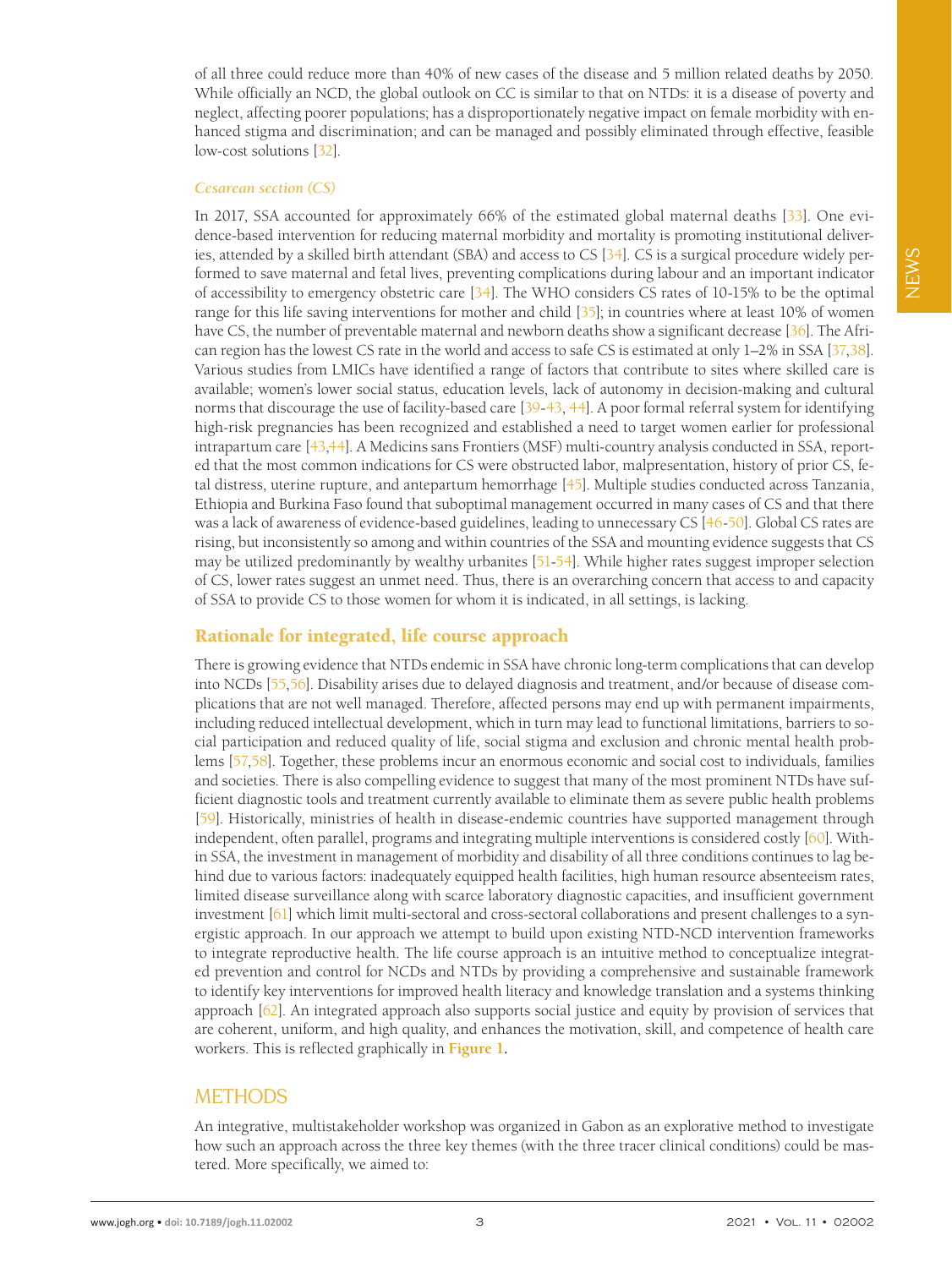<span id="page-3-0"></span>

Figure 1. Rationale for integrated, life-course approach for multistakeholder workshop.

- **•** Explore the level of knowledge among health care providers and assess the care systems in place for combating the local burden of NTDs like FGS and NCDs like CC, with knowledge-sharing and practical teaching modules
- **•** Exchange comparative experiences and good practices for CS in the Gabonese context, with knowledge-sharing and practical teaching modules
- **•** Identify opportunities for operational research collaboration between Europe and Gabon to enhance a systems-thinking approach for women's health

The workshop was designed and developed by the HelmVit consortium (funded by the DFG, with additional assistance from the DZIF) to explore the effects of Schistosomiasis-associated pregnancy on vitamin D metabolism. The coordination team was sited at the Technical University of Munich (TUM), Germany in close collaboration with partners at the University of Tübingen (UKT), Germany and Centre de Recherches Médicales de Lambaréné (CERMEL), Gabon. An equitable representation of experts from from Europe (Germany, Switzerland and United Kingdom) and Africa (Gabon, Mozambique, Kenya and Cameroon) presented over the course of two-and-a half days. A detailed list of presenters is given in Appendix S1 in the **[Online](#page-6-22) Sup[plementary](#page-6-22) Document**. Presentations given by international experts included an overview of the global and local picture in Gabon about the three key themes through their tracer disease-conditions, the current available epidemiological data and disease burden and the gaps in knowledge and research. Four sessions of indepth plenaries covered the three key themes by lectures and open dialogue among participants via round tables and panel discussions. A general 'women's health' plenary aimed to integrate expertise across the academic, community, industry and policy and governance spectrum. Two practical teaching modules allowed hands-on training for midwives, nurses and gynaecologists, and introduced innovative digital health applications for field diagnosis and awareness generation. A further collaborative session allowed all participants to generate reflections for knowledge exchange. A detailed agenda is reproduced in Appendix S2 in the **[On](#page-6-22)line [Supplementary](#page-6-22) Document**. The workshop was run in English to facilitate the full compendium of participants and researchers from diverse language backgrounds and contexts. However, since the operational language of the nurses and midwives was French, English-to-French translation facilitators were on hand for support. All English presentations were pre-translated into French and distributed as handouts to all participants. During the round-table sessions, in which participants discussed competencies, both French and English were supported options. The coordination team recorded all sessions in documentary and video format.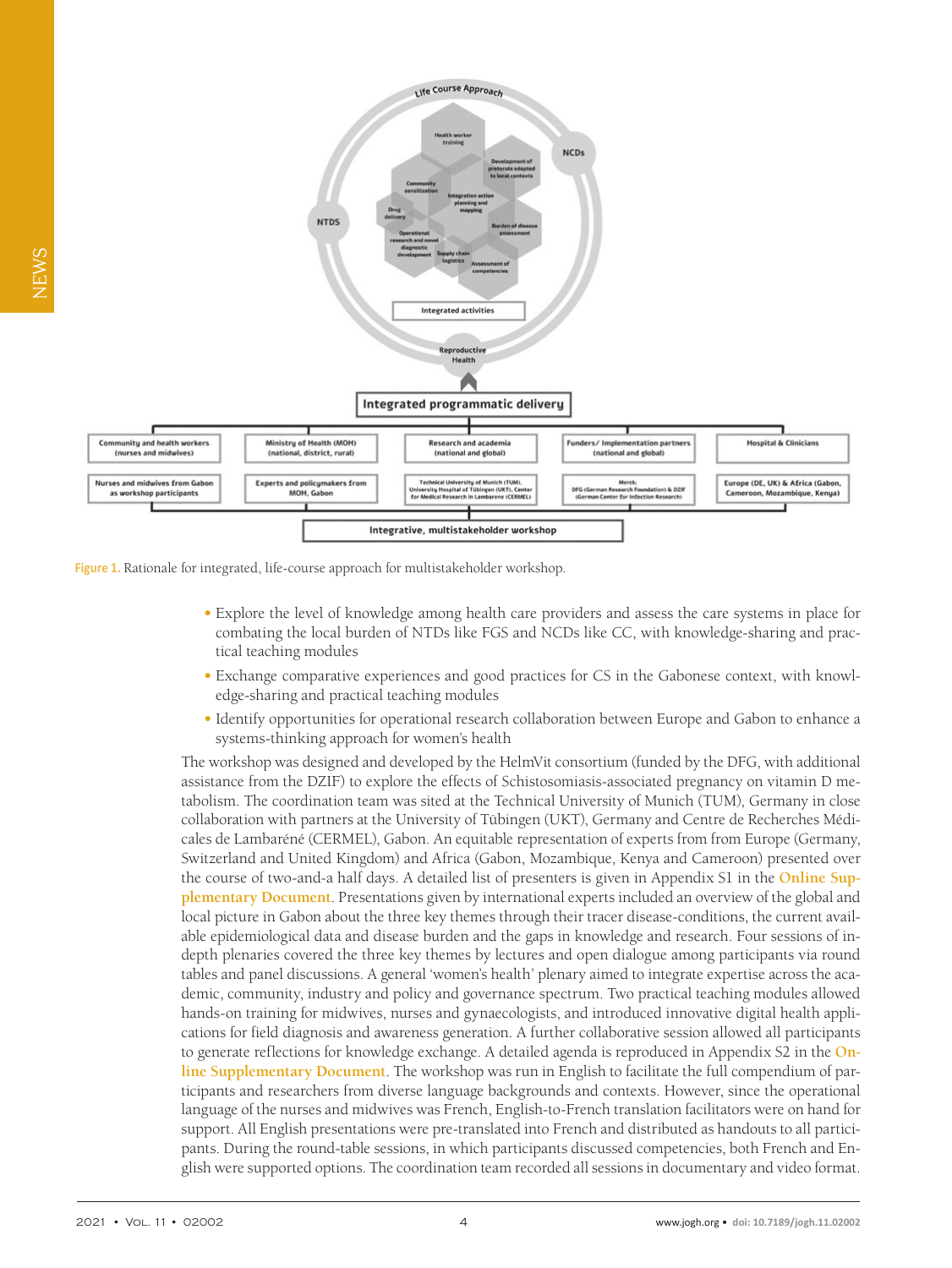## Outcome of interactive sessions

The interactive sessions instigated cross-sectoral and interdisciplinary communication to achieve three distinct outcomes: (1) To understand barriers and enablers for diagnosis, management and care of NCDs, NTDs and reproductive health conditions in the context of Gabon; (2) To instigate stakeholder engagement to explore potential mutual leverage within the interests and capacities of stakeholders; (3) To develop an integrative framework for sustainable, gender and context appropriate interventions, including identifying gaps in research (see below). We have summarized a conceptual and interventional framework for an integrated approach to the three key themes in **[Figure](#page-4-0) 2.**

<span id="page-4-0"></span>

**Figure 2.** Conceptual and interventional framework for an integrated approach for management of FGS, CS and CC.

# Knowledge sharing and capacity building via practical modules

The workshop also introduced hands-on training module on various modes of vaginal delivery using birth models; and novel point-of-care (POC) screening and diagnostic schemes piloted in Zambia: a portable colposcope with image analysis via integrated mobile app and possibility to integrate CC/FGS diagnosis via diagnosis from remote specialists. The content of all training modules is presented in **[Table](#page-6-0) 1.**

| <b>TODIC 40 ITALIALLE CONCILE TOT PLACERAL HIOGRAPH</b>                                           |                                                                                                                                                         |
|---------------------------------------------------------------------------------------------------|---------------------------------------------------------------------------------------------------------------------------------------------------------|
| <b>FGS CERVICAL CANCER (CC)</b>                                                                   | <b>CESAREAN SECTION (CS)</b>                                                                                                                            |
| - Innovations in digital health for diagnostics                                                   |                                                                                                                                                         |
| - Portable colposcope with image analysis                                                         | - Hands-on training session with delivery model eg, management<br>of shoulder dystocia, vaginal vacuum extraction and breech pre-<br>sentation delivery |
| - Hands-on training session with models                                                           |                                                                                                                                                         |
| - Videos: Cervical self-swabbing, challenges in the field, learnings<br>from Zambia BILHIV* study | - Videos: Performance of 'normal' CS using Misgav-Ladach meth-<br>od and 'difficult' CS with reverse breech extraction                                  |
| - Introduction of integrated cervical cancer/FGS diagnostics via<br>m-health                      | - Video demonstration for birth maneuvers                                                                                                               |
|                                                                                                   |                                                                                                                                                         |

### **Table 1.** Training content for practical modules

FGS – female genital schistosomiasis

\*The BILHIV study is a cooperation between LSHTM, University of Zambia and collaborators from Leiden Medical Center, Oslo University, the Natural History Museum and The Liverpool School of Tropical Medicine and aims to explore the innovative role of self-swabs for the diagnosis of female genital schistosomiasis.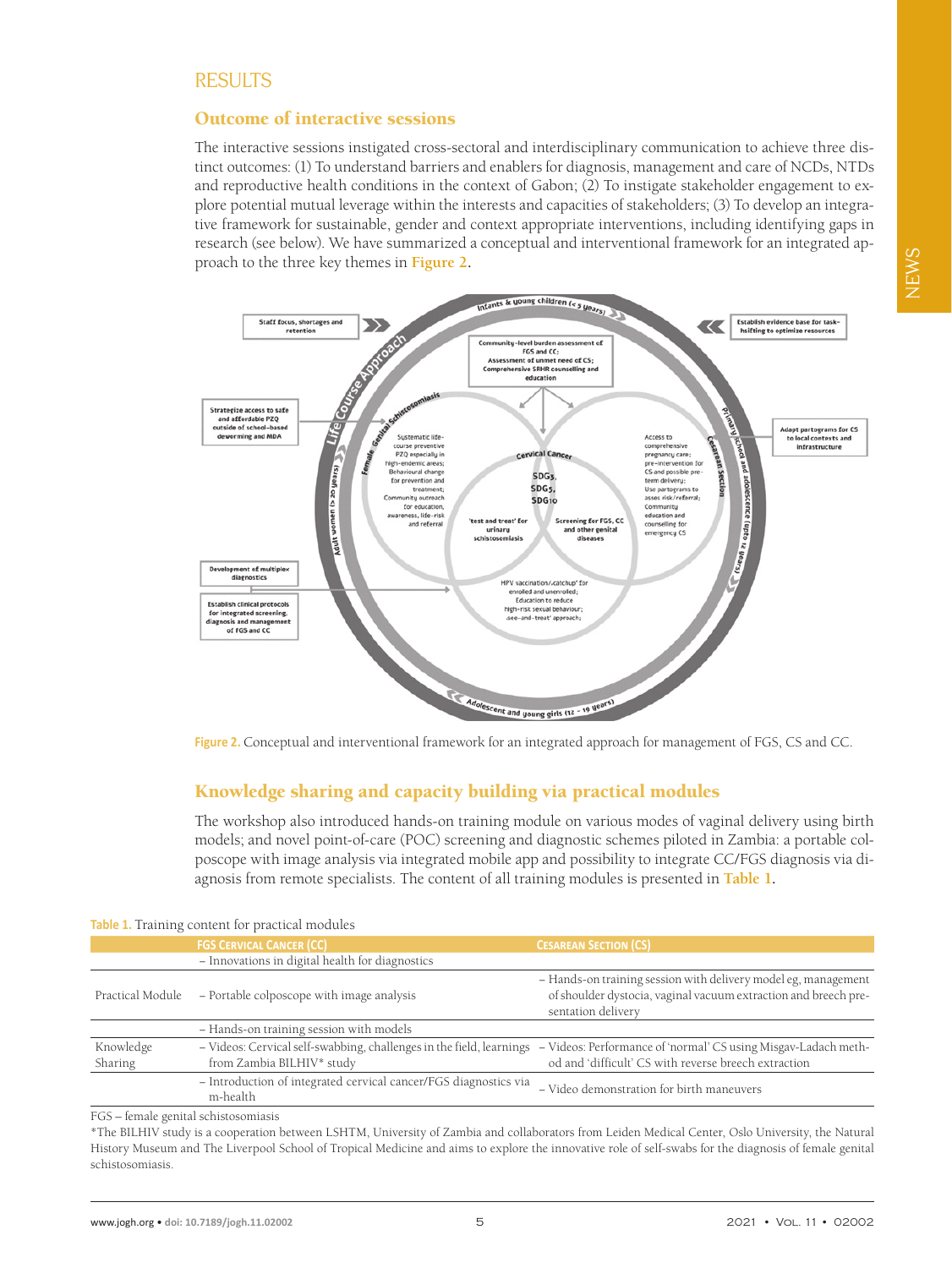## Operational research inventory

The operational research needs highlighted during the workshop included: (i) community-level burden assessment of FGS and CC in Gabon (ii) strategies to improve community engagement with FGS to facilitate behavioural change (iii) clinical treatment protocols and integrated management for FGS and CC – programmatic alignment within the Pink October ('Octobre Rose') (A public health campaign by the Sylvia Bongo Foundation, Gabon aimed at strengthening awareness-raising actions, prevention and detection for female cancers) campaign in Gabon (iv) identify best strategies to ensure access to safe, affordable and accessible PZQ for women and girls outside of school-based deworming and MDA (v) adaptation of partograms for CS to local contexts and infrastructure (vi) establish evidence base for the success of task-shifting to optimize resources eg, midwives and nurses to implement HPV vaccination and FGS-CC screening programs. These operational research needs are envisioned as contributing to an 'Inventory of Knowledge Gaps and Research Questions for Women's Health in SSA' as a living document. As the life-course approach establishes, women's health needs change during the various stages of their lives hence there is a continuous need for age and sex disaggregated data to monitor women's health status across age categories.

## The future of integrated programmatic approaches in the context of COVID-19

The COVID-19 pandemic represents one of the most challenging global public health emergencies in almost a century. The repurposing of health care staff for the pandemic response has created challenges for the NTD, NCD and reproductive health programs in many countries  $[63,64]$  $[63,64]$  $[63,64]$ . Hence, while the gains made before the COVID-19 pandemic can cushion recurrence and rebound for many tracer disease-conditions, the impact of the pandemic could be devastating in the long term, if not addressed appropriately. Integration of the COVID-19 response, and indeed further emergencies, into existing control and elimination strategies for the three key themes is the need of the hour. As a first step, the capacity of integrated NTD-NCD-reproductive health programs could be leveraged to convey outbreak-related messages and interventions in hard-to-reach populations [\[65](#page-8-11)]. Existing health care infrastructure could be used for mapping preventive chemotherapy diseases and delivering drugs for both NTDs and outbreaks of novel diseaes [\[66,](#page-8-12)[67\]](#page-8-13). Alternative strategies to support high-risk groups with existing NCDs and provision of selected sexual and reproductive health and rights (SRHR) services through telemedicine (advice by telephone or online means) to replace in-person con-sultations have already reported some success [\[64\]](#page-8-10); SMS-based systems can be used for parallel reporting of COVID-19 testing along with diagnostics and/or and follow-up of NTDs, NCDs and reproductive health services in endemic regions [[68\]](#page-8-14). The scaling-back of non-COVID-19-related health and social services in SSA meant the major brunt fell on women as the default family caregivers and the majority of front-line health workers, especially nurses and midwives [\[69,](#page-8-15)[70](#page-8-16)]. Women's socially prescribed care roles typically place them in a prime position to identify trends in the ebb and flow of an outbreak; thus incorporating women's voices and knowledge could be empowering and improve emergency preparedness and response. The momentum on control and management of COVID-19 should be leveraged to inform the development of integrated programmatic approaches. This will allow us to raise the profile of the disease-conditions that affect the world's most poor and marginalized while the global human population is highly sensitized to a public health crisis of mass proportions.

## **CONCLUSION**

There is compelling evidence to suggest that women and girls in SSA carry a triple burden of vulnerability to NTDs, NCDs and poor reproductive health outcomes and that controlling for one may positively affect the outcomes for the other two. The current global health environment demands efficient, multidisciplinary, gender-sensitive and rights-based approaches to address the intersecting health, gender and economic issues facing women and girls throughout their life course. Hence, an integrative, multistakeholder workshop took up FGS, CC and CS as tracer disease-conditions, that impact woman's health throughout their life course, to develop a framework for synergistic, sustainable and gender- and context-appropriate interventions to manage the NTD-NCD complex and additionally reproductive health. The overarching aim was 2-fold: to contextualize the interventional overlap of NCDs and NTDs for management, and scale-up this approach to include SRHR issues affecting girls and women in SSA; and to highlight how programmatic integration of all the key themes could enhance efficiencies of service delivery and better use of limited resources. Such an effort, while contributing to better health outcome in the region, also help accelerating the contribution to improving women's health through the adoption of the SDG3, SDG5 and SDG10; on health and well-being, achieving gender equality, and reducing inequalities, respectively.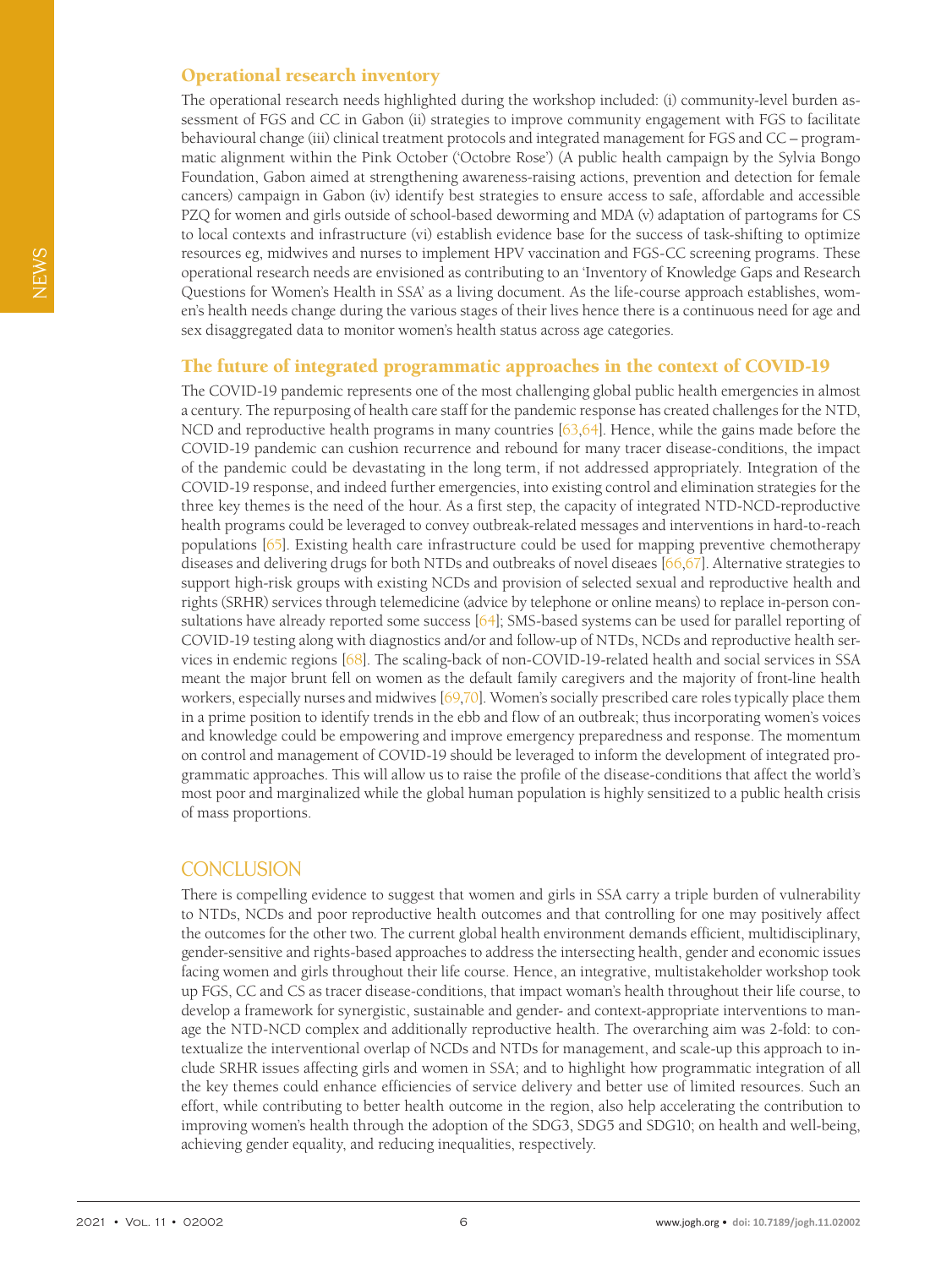**Funding:** This workshop and the consequent meeting report is jointly funded by the German Research Foundation (DFG) CO 1469/14-1 and CO 1469/16-1 and the German Center for Infection Research (DZIF).

**Authorship contributions:** MH and DC visualized, drafted and revised the manuscript. MH, AA, ME and DC provided primary scientific direction. JH, SK, SL, KV, AB, AU and JR provided scientific and editorial feedback.

**Competing interests:** The authors completed the ICMJE Unified Competing Interest form (available upon request from the corresponding author), and declare no conflicts of interest.

**Additional material**

REFERENCES

<span id="page-6-22"></span>[Online Supplementary Document](http://jogh.org/documents/2021/jogh-11-02002-s001.pdf)

- <span id="page-6-0"></span>1 World development indicators, 2015. 2015. Available: [http://documents.worldbank.org/curated/en/795941468338533334/](http://documents.worldbank.org/curated/en/795941468338533334/World-development-indicators-2015) [World-development-indicators-2015.](http://documents.worldbank.org/curated/en/795941468338533334/World-development-indicators-2015) Accessed: 21 Nov 2018.
- <span id="page-6-1"></span>2 Wirsiy FS, Ako-Arrey DE, Njukeng PA. Neglected Tropical Diseases in the Central African Region: A Review of their Mass Treatment Coverage. J Environ Sci Public Health. 2019:14.
- 3 WHO. Third WHO report on neglected tropical diseases: Investing to overcome the global impact of neglected tropical diseases. 2015.
- 4 Hotez PJ, Fenwick A, Savioli L, Molyneux DH. Rescuing the bottom billion through control of neglected tropical diseases. Lancet. 2009;373:1570-5. [Medline:19410718](https://www.ncbi.nlm.nih.gov/entrez/query.fcgi?cmd=Retrieve&db=PubMed&list_uids=19410718&dopt=Abstract) [doi:10.1016/S0140-6736\(09\)60233-6](https://doi.org/10.1016/S0140-6736(09)60233-6)
- <span id="page-6-2"></span>5 Africa WRCf. Regional Framework for Integrating essential noncommunmicable disease services in primary Health care. WHO, 2017.
- <span id="page-6-3"></span>6 WHO. Noncommunicable diseases. 2019. Available: https://www.who.int/news-room/fact-sheets/detail/maternal-mortality. Accessed: 26 August 2020.
- <span id="page-6-4"></span>7 Alwan A, Armstrong T, Bettcher D, Branca F, Chisholm D, Ezzati M, et al. Global status reporton noncommunicable diseases 2010. WHO, 2011.
- <span id="page-6-5"></span>8 IHME. Global Burden of Disease 2017. In: Evaluation IfHMa, editor. Seattle, WA2017.
- <span id="page-6-6"></span>9 UN. The Millennium Development Goals Report 2015. United Nations, 2015.
- <span id="page-6-7"></span>10 WHO. Fact Sheet: Maternal mortality. 2019. Available: [https://www.who.int/news-room/fact-sheets/detail/maternal-mor](https://www.who.int/news-room/fact-sheets/detail/maternal-mortality)[tality.](https://www.who.int/news-room/fact-sheets/detail/maternal-mortality) Accessed: 26 Aug 2020.
- <span id="page-6-8"></span>11 Nour NM. Schistosomiasis: health effects on women. Rev Obstet Gynecol. 2010;3:28-32. [Medline:20508780](https://www.ncbi.nlm.nih.gov/entrez/query.fcgi?cmd=Retrieve&db=PubMed&list_uids=20508780&dopt=Abstract)
- <span id="page-6-9"></span>12 START UoWSoPHE, editor. Neglected tropical diseases: Women and girls in focus - Summary report of meeting held on July 27-28, 2016 in London, UK. The Uniting to Combat NTDs: Women and Girls in Focus Meeting; 2016; London, UK: Uniting to Combat NTDs.
- <span id="page-6-10"></span>13 Caffrey CR. Schistosomiasis and its treatment. Future Med Chem. 2015;7:675-6. [Medline:25996057](https://www.ncbi.nlm.nih.gov/entrez/query.fcgi?cmd=Retrieve&db=PubMed&list_uids=25996057&dopt=Abstract) [doi:10.4155/fmc.15.27](https://doi.org/10.4155/fmc.15.27)
- <span id="page-6-11"></span>14 Bosch FX, Lorincz A, Muñoz N, Meijer CJ, Shah KV. The causal relation between human papillomavirus and cervical cancer. J Clin Pathol. 2002;55:244-65. [Medline:11919208](https://www.ncbi.nlm.nih.gov/entrez/query.fcgi?cmd=Retrieve&db=PubMed&list_uids=11919208&dopt=Abstract) [doi:10.1136/jcp.55.4.244](https://doi.org/10.1136/jcp.55.4.244)
- <span id="page-6-12"></span>15 Hotez PJ, Harrison W, Fenwick A, Bustinduy AL, Ducker C, Mbabazi PS, et al. Female genital schistosomiasis and HIV/ AIDS: Reversing the neglect of girls and women. PLoS Negl Trop Dis. 2019;13:e0007025. [Medline:30946746](https://www.ncbi.nlm.nih.gov/entrez/query.fcgi?cmd=Retrieve&db=PubMed&list_uids=30946746&dopt=Abstract) [doi:10.1371/](https://doi.org/10.1371/journal.pntd.0007025) [journal.pntd.0007025](https://doi.org/10.1371/journal.pntd.0007025)
- <span id="page-6-13"></span>16 Hotez PJ, Engels D, Gyapong M, Ducker C, Malecela MN. Female Genital Schistosomiasis. N Engl J Med. 2019;381:2493-5. [Medline:31881137](https://www.ncbi.nlm.nih.gov/entrez/query.fcgi?cmd=Retrieve&db=PubMed&list_uids=31881137&dopt=Abstract) [doi:10.1056/NEJMp1914709](https://doi.org/10.1056/NEJMp1914709)
- <span id="page-6-14"></span>17 Engels D, Hotez PJ, Ducker C, Gyapong M, Bustinduy AL, Secor WE, et al. Integration of prevention and control measures for female genital schistosomiasis, HIV and cervical cancer. Bull World Health Organ. 2020;98:615-24. [Medline:33012861](https://www.ncbi.nlm.nih.gov/entrez/query.fcgi?cmd=Retrieve&db=PubMed&list_uids=33012861&dopt=Abstract) [doi:10.2471/BLT.20.252270](https://doi.org/10.2471/BLT.20.252270)
- <span id="page-6-15"></span>18 Salari P, Fürst T, Knopp S, Utzinger J, Tediosi F. Cost of interventions to control schistosomiasis: A systematic review of the literature. PLoS Negl Trop Dis. 2020;14:e0008098. [Medline:32226008](https://www.ncbi.nlm.nih.gov/entrez/query.fcgi?cmd=Retrieve&db=PubMed&list_uids=32226008&dopt=Abstract) [doi:10.1371/journal.pntd.0008098](https://doi.org/10.1371/journal.pntd.0008098)
- <span id="page-6-16"></span>19 Kukula VA, MacPherson EE, Tsey IH, Stothard JR, Theobald S, Gyapong M. A major hurdle in the elimination of urogenital schistosomiasis revealed: Identifying key gaps in knowledge and understanding of female genital schistosomiasis within communities and local health workers. PLoS Negl Trop Dis. 2019;13:e0007207. [Medline:30897093](https://www.ncbi.nlm.nih.gov/entrez/query.fcgi?cmd=Retrieve&db=PubMed&list_uids=30897093&dopt=Abstract) [doi:10.1371/journal.](https://doi.org/10.1371/journal.pntd.0007207) [pntd.0007207](https://doi.org/10.1371/journal.pntd.0007207)
- <span id="page-6-17"></span>20 Combes JD, Guan P, Franceschi S, Clifford GM. Judging the carcinogenicity of rare human papillomavirus types. Int J Cancer. 2015;136:740-2. [Medline:24917192](https://www.ncbi.nlm.nih.gov/entrez/query.fcgi?cmd=Retrieve&db=PubMed&list_uids=24917192&dopt=Abstract)
- <span id="page-6-18"></span>21 Muñoz N, Bosch FX, de Sanjosé S, Herrero R, Castellsagué X, Shah KV, et al. Epidemiologic classification of human papillomavirus types associated with cervical cancer. N Engl J Med. 2003;348:518-27. [Medline:12571259](https://www.ncbi.nlm.nih.gov/entrez/query.fcgi?cmd=Retrieve&db=PubMed&list_uids=12571259&dopt=Abstract) [doi:10.1056/NEJMoa021641](https://doi.org/10.1056/NEJMoa021641)
- <span id="page-6-19"></span>22 WHO. Strengthening cervical cancer prevention and control: Report of the WHO - UNFPA - GAVI meeting. Geneva, Switzerland 2009.
- <span id="page-6-20"></span>23 Knaul FM, Rodriguez NM, Arreola-Ornelas H, Olson JR. Cervical cancer: lessons learned from neglected tropical diseases. Lancet Glob Health. 2019;7:e299-300. [Medline:30728108](https://www.ncbi.nlm.nih.gov/entrez/query.fcgi?cmd=Retrieve&db=PubMed&list_uids=30728108&dopt=Abstract) [doi:10.1016/S2214-109X\(18\)30533-3](https://doi.org/10.1016/S2214-109X(18)30533-3)
- <span id="page-6-21"></span>24 WHO. Major milestone reached as 100 countries have introduced HPV vaccine into national schedule. 2019. Available: [https://www.who.int/news-room/detail/31-10-2019-major-milestone-reached-as-100-countries-have-introduced-hpv-vac](https://www.who.int/news-room/detail/31-10-2019-major-milestone-reached-as-100-countries-have-introduced-hpv-vaccine-into-national-schedule)[cine-into-national-schedule.](https://www.who.int/news-room/detail/31-10-2019-major-milestone-reached-as-100-countries-have-introduced-hpv-vaccine-into-national-schedule) Accessed: 30 September 2020.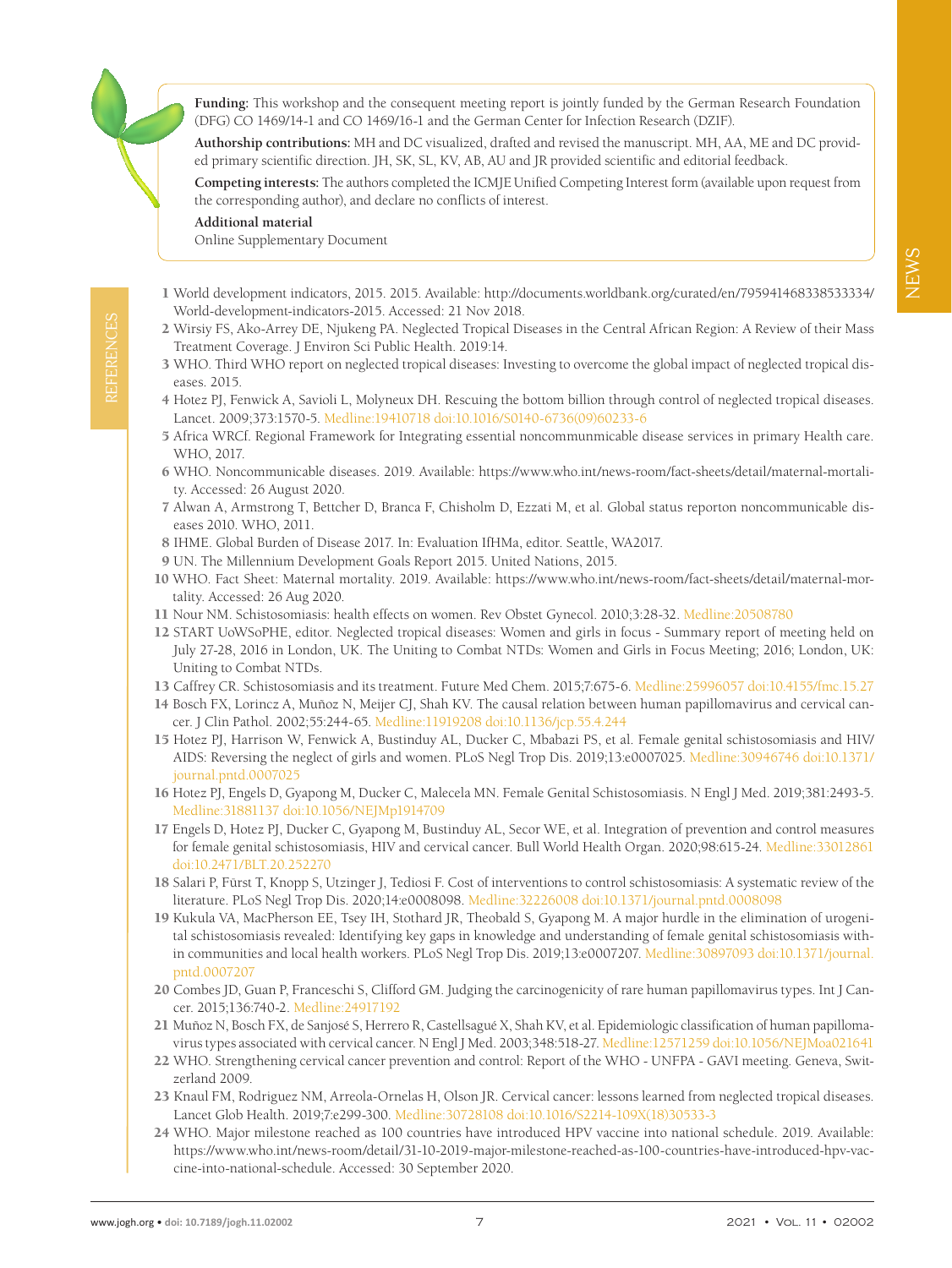- <span id="page-7-0"></span>25 Black E, Richmond R. Prevention of Cervical Cancer in Sub-Saharan Africa: The Advantages and Challenges of HPV Vaccination. Vaccines (Basel). 2018;6:61. [Medline:30205561](https://www.ncbi.nlm.nih.gov/entrez/query.fcgi?cmd=Retrieve&db=PubMed&list_uids=30205561&dopt=Abstract) [doi:10.3390/vaccines6030061](https://doi.org/10.3390/vaccines6030061)
- <span id="page-7-1"></span>26 Centre HI. Human Papillomavirus and Related Diseases Report. 2019.
- <span id="page-7-2"></span>27 Anorlu RI. Cervical cancer: the sub-Saharan African perspective. Reprod Health Matters. 2008;16:41-9. [Medline:19027621](https://www.ncbi.nlm.nih.gov/entrez/query.fcgi?cmd=Retrieve&db=PubMed&list_uids=19027621&dopt=Abstract) [doi:10.1016/S0968-8080\(08\)32415-X](https://doi.org/10.1016/S0968-8080(08)32415-X)
- <span id="page-7-3"></span>28 2018 G. Gabon International Agency for Research on Cancer and WHO; 2018.
- <span id="page-7-4"></span>29 Branca M, Costa S, Mariani L, Sesti F, Agarossi A, Galati M, et al. Assessment of risk factors and human papillomavirus (HPV) related pathogenetic mechanisms of CIN in HIV-positive and HIV-negative women. Study design and baseline data of the HPV-PathogenISS study. Eur J Gynaecol Oncol. 2004;25:689-98. [Medline:15597844](https://www.ncbi.nlm.nih.gov/entrez/query.fcgi?cmd=Retrieve&db=PubMed&list_uids=15597844&dopt=Abstract)
- 30 Syrjänen K. New concepts on risk factors of HPV and novel screening strategies for cervical cancer precursors. Eur J Gynaecol Oncol. 2008;29:205-21. [Medline:18592782](https://www.ncbi.nlm.nih.gov/entrez/query.fcgi?cmd=Retrieve&db=PubMed&list_uids=18592782&dopt=Abstract)
- <span id="page-7-5"></span>31 Stelzle D, Tanaka LF, Lee KK, Ibrahim Khalil A, Baussano I, Shah ASV, et al. Estimates of the global burden of cervical cancer associated with HIV. Lancet Glob Health. 2021;9:e161-9. [Medline:33212031](https://www.ncbi.nlm.nih.gov/entrez/query.fcgi?cmd=Retrieve&db=PubMed&list_uids=33212031&dopt=Abstract) [doi:10.1016/S2214-109X\(20\)30459-9](https://doi.org/10.1016/S2214-109X(20)30459-9)
- <span id="page-7-6"></span>32 WHO. Investing to overcome the global impact of neglected tropical diseases: third WHO report on neglected tropical diseases 2015. World Health Organization, 2015 9241564865.
- <span id="page-7-7"></span>33 WHO. Trends in Maternal Mortality 2000-2017: Estimates by WHO, UNICEF, UNFPA, World Bank Group and the United Nations Population Division. 2019.
- <span id="page-7-8"></span>34 Stanton C, Blanc AK, Croft T, Choi Y. Skilled care at birth in the developing world: progress to date and strategi es for expanding coverage. J Biosoc Sci. 2007;39:109. [Medline:16522226](https://www.ncbi.nlm.nih.gov/entrez/query.fcgi?cmd=Retrieve&db=PubMed&list_uids=16522226&dopt=Abstract) [doi:10.1017/S0021932006001271](https://doi.org/10.1017/S0021932006001271)
- <span id="page-7-9"></span>35 WHO. WHO recommendations non-clinical interventions to reduce unnecessary caesarean sections. Geneva: World Health Organization 2018.
- <span id="page-7-10"></span>36 WHO. WHO Statement on Caesarean Section Rates. Geneva: 2015.
- <span id="page-7-11"></span>37 Betrán AP, Merialdi M, Lauer JA, Bing-Shun W, Thomas J, Van Look P, et al. Rates of caesarean section: analysis of global, regional and national estimates. Paediatr Perinat Epidemiol. 2007;21:98-113. [Medline:17302638](https://www.ncbi.nlm.nih.gov/entrez/query.fcgi?cmd=Retrieve&db=PubMed&list_uids=17302638&dopt=Abstract) [doi:10.1111/j.1365-](https://doi.org/10.1111/j.1365-3016.2007.00786.x) [3016.2007.00786.x](https://doi.org/10.1111/j.1365-3016.2007.00786.x)
- <span id="page-7-12"></span>38 Ronsmans C, Holtz S, Stanton C. Socioeconomic differentials in caesarean rates in developing countries: a retrospective analysis. Lancet. 2006;368:1516-23. [Medline:17071285](https://www.ncbi.nlm.nih.gov/entrez/query.fcgi?cmd=Retrieve&db=PubMed&list_uids=17071285&dopt=Abstract) [doi:10.1016/S0140-6736\(06\)69639-6](https://doi.org/10.1016/S0140-6736(06)69639-6)
- <span id="page-7-13"></span>39 Gage AJ. Barriers to the utilization of maternal health care in rural Mali. Soc Sci Med. 2007;65:1666-82. [Medline:17643685](https://www.ncbi.nlm.nih.gov/entrez/query.fcgi?cmd=Retrieve&db=PubMed&list_uids=17643685&dopt=Abstract) [doi:10.1016/j.socscimed.2007.06.001](https://doi.org/10.1016/j.socscimed.2007.06.001)
- 40 Haddad S, Nougtara A, Fournier P. Learning from health system reforms: lessons from Burkina Faso. Trop Med Int Health. 2006;11:1889-97. [Medline:17176354](https://www.ncbi.nlm.nih.gov/entrez/query.fcgi?cmd=Retrieve&db=PubMed&list_uids=17176354&dopt=Abstract) [doi:10.1111/j.1365-3156.2006.01748.x](https://doi.org/10.1111/j.1365-3156.2006.01748.x)
- 41 Hotchkiss DR, Krasovec K, Driss Zine-Eddine El-Idrissi M, Eckert E, Karim AM. The role of user charges and structural attributes of quality on the use of maternal health services in Morocco. Int J Health Plann Manage. 2005;20:113-35. [Med](https://www.ncbi.nlm.nih.gov/entrez/query.fcgi?cmd=Retrieve&db=PubMed&list_uids=15991458&dopt=Abstract)[line:15991458](https://www.ncbi.nlm.nih.gov/entrez/query.fcgi?cmd=Retrieve&db=PubMed&list_uids=15991458&dopt=Abstract) [doi:10.1002/hpm.802](https://doi.org/10.1002/hpm.802)
- 42 Leslie J, Gupta GR. Utilization of formal services for maternal nutrition and health care in the third world. 1989.
- <span id="page-7-14"></span>43 Parkhurst JO, Rahman SA, Ssengooba F. Overcoming access barriers for facility-based delivery in low-income settings: insights from Bangladesh and Uganda. J Health Popul Nutr. 2006;24:438. [Medline:17591340](https://www.ncbi.nlm.nih.gov/entrez/query.fcgi?cmd=Retrieve&db=PubMed&list_uids=17591340&dopt=Abstract)
- <span id="page-7-15"></span>44 Irani M, Deering S. Challenges affecting access to cesarean delivery and strategies to overcome them in low-income countries. Int J Gynaecol Obstet. 2015;131:30-4. [Medline:26115791](https://www.ncbi.nlm.nih.gov/entrez/query.fcgi?cmd=Retrieve&db=PubMed&list_uids=26115791&dopt=Abstract) [doi:10.1016/j.ijgo.2015.04.036](https://doi.org/10.1016/j.ijgo.2015.04.036)
- <span id="page-7-16"></span>45 Chu K, Cortier H, Maldonado F, Mashant T, Ford N, Trelles M. Cesarean section rates and indications in sub-Saharan Africa: a multi-country study from Medecins sans Frontieres. PLoS One. 2012;7:e44484. [Medline:22962616](https://www.ncbi.nlm.nih.gov/entrez/query.fcgi?cmd=Retrieve&db=PubMed&list_uids=22962616&dopt=Abstract) [doi:10.1371/jour](https://doi.org/10.1371/journal.pone.0044484)[nal.pone.0044484](https://doi.org/10.1371/journal.pone.0044484)
- <span id="page-7-17"></span>46 Fesseha N, Getachew A, Hiluf M, Gebrehiwot Y, Bailey P. A national review of cesarean delivery in Ethiopia. Int J Gynaecol Obstet. 2011;115:106-11. [Medline:21872239](https://www.ncbi.nlm.nih.gov/entrez/query.fcgi?cmd=Retrieve&db=PubMed&list_uids=21872239&dopt=Abstract) [doi:10.1016/j.ijgo.2011.07.011](https://doi.org/10.1016/j.ijgo.2011.07.011)
- 47 Kouanda S, Coulibaly A, Ouedraogo A, Millogo T, Meda BI, Dumont A. Audit of cesarean delivery in Burkina Faso. Int J Gynaecol Obstet. 2014;125:214-8. [Medline:24629788](https://www.ncbi.nlm.nih.gov/entrez/query.fcgi?cmd=Retrieve&db=PubMed&list_uids=24629788&dopt=Abstract) [doi:10.1016/j.ijgo.2013.11.010](https://doi.org/10.1016/j.ijgo.2013.11.010)
- 48 Litorp H, Kidanto HL, Nystrom L, Darj E, Essén B. Increasing caesarean section rates among low-risk groups: a panel study classifying deliveries according to Robson at a university hospital in Tanzania. BMC Pregnancy Childbirth. 2013;13:107. [Medline:23656693](https://www.ncbi.nlm.nih.gov/entrez/query.fcgi?cmd=Retrieve&db=PubMed&list_uids=23656693&dopt=Abstract) [doi:10.1186/1471-2393-13-107](https://doi.org/10.1186/1471-2393-13-107)
- 49 Maaløe N, Bygbjerg IC, Onesmo R, Secher NJ, Sorensen BL. Disclosing doubtful indications for emergency cesarean sections in rural hospitals in Tanzania: A retrospective criterion-based audit. Acta Obstet Gynecol Scand. 2012;91:1069-76. [Medline:22642620](https://www.ncbi.nlm.nih.gov/entrez/query.fcgi?cmd=Retrieve&db=PubMed&list_uids=22642620&dopt=Abstract) [doi:10.1111/j.1600-0412.2012.01474.x](https://doi.org/10.1111/j.1600-0412.2012.01474.x)
- <span id="page-7-18"></span>50 Maaløe N, Sorensen B, Onesmo R, Secher NJ, Bygbjerg I. Prolonged labour as indication for emergency caesarean section: a quality assurance analysis by criterion-based audit at two Tanzanian rural hospitals. BJOG. 2012;119:605-13. [Med](https://www.ncbi.nlm.nih.gov/entrez/query.fcgi?cmd=Retrieve&db=PubMed&list_uids=22329559&dopt=Abstract)[line:22329559](https://www.ncbi.nlm.nih.gov/entrez/query.fcgi?cmd=Retrieve&db=PubMed&list_uids=22329559&dopt=Abstract) [doi:10.1111/j.1471-0528.2012.03284.x](https://doi.org/10.1111/j.1471-0528.2012.03284.x)
- <span id="page-7-19"></span>51 Cavallaro FL, Cresswell JA, França GV, Victora CG, Barros AJ, Ronsmans C. Trends in caesarean delivery by country and wealth quintile: cross-sectional surveys in southern Asia and sub-Saharan Africa. Bull World Health Organ. 2013;91:914- 22D. [Medline:24347730](https://www.ncbi.nlm.nih.gov/entrez/query.fcgi?cmd=Retrieve&db=PubMed&list_uids=24347730&dopt=Abstract) [doi:10.2471/BLT.13.117598](https://doi.org/10.2471/BLT.13.117598)
- 52 Echoka E, Kombe Y, Dubourg D, Makokha A, Evjen-Olsen B, Mwangi M, et al. Existence and functionality of emergency obstetric care services at district level in Kenya: theoretical coverage versus reality. BMC Health Serv Res. 2013;13:113-9. [Medline:23522087](https://www.ncbi.nlm.nih.gov/entrez/query.fcgi?cmd=Retrieve&db=PubMed&list_uids=23522087&dopt=Abstract) [doi:10.1186/1472-6963-13-113](https://doi.org/10.1186/1472-6963-13-113)
- 53 Girma M, Yaya Y, Gebrehanna E, Berhane Y, Lindtjørn B. Lifesaving emergency obstetric services are inadequate in southwest Ethiopia: a formidable challenge to reducing maternal mortality in Ethiopia. BMC Health Serv Res. 2013;13:459. [Med](https://www.ncbi.nlm.nih.gov/entrez/query.fcgi?cmd=Retrieve&db=PubMed&list_uids=24180672&dopt=Abstract)[line:24180672](https://www.ncbi.nlm.nih.gov/entrez/query.fcgi?cmd=Retrieve&db=PubMed&list_uids=24180672&dopt=Abstract) [doi:10.1186/1472-6963-13-459](https://doi.org/10.1186/1472-6963-13-459)

**REFERENCES** REFERENCES